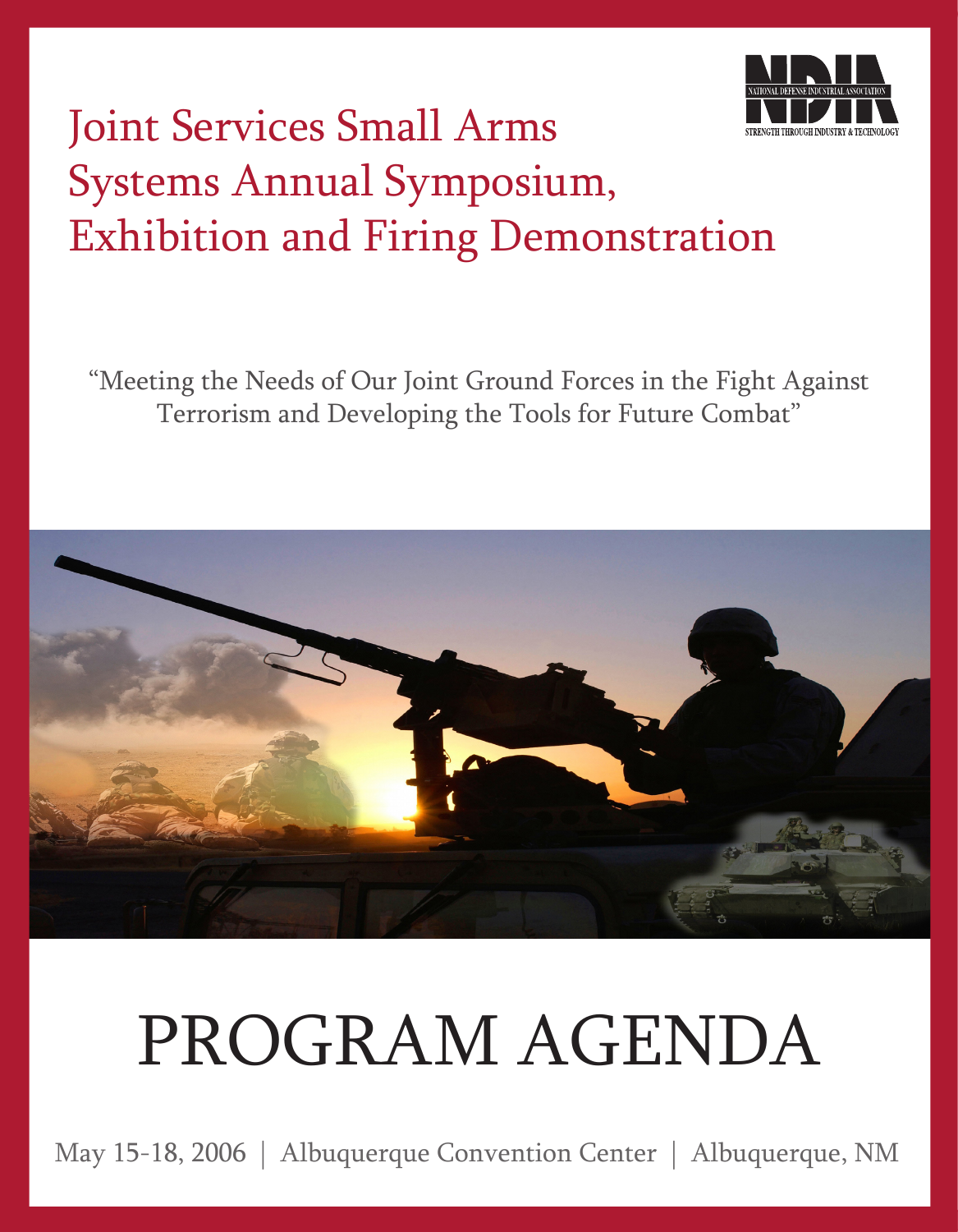# Program Agenda

### Monday, May 15, 2006

9:00 AM - 4:00 PM Registration and Exhibits Set-Up

5:30 PM - 7:00 PM Reception in Exhibit Hall

### Tuesday, May 16, 2006

Ĩ

| 7:00 AM  | Registration & Continental Breakfast                                                                                                                                                                                                                                                                                                                                                                                                                                                                                |
|----------|---------------------------------------------------------------------------------------------------------------------------------------------------------------------------------------------------------------------------------------------------------------------------------------------------------------------------------------------------------------------------------------------------------------------------------------------------------------------------------------------------------------------|
| 7:55 AM  | Welcome and Administrative Announcements<br>Mr. Sam Campagna, Director, Operations, NDIA<br>Mr. Brian Berger, Chairman, Small Arms Committee; Vice President, SNC Technologies<br>Corporation                                                                                                                                                                                                                                                                                                                       |
| 8:10 AM  | <b>Welcome Address</b><br>Ms. Joyce Pullen, Office of Senator Pete Domenici                                                                                                                                                                                                                                                                                                                                                                                                                                         |
| 8:30 AM  | Keynote Address<br>Mr. Jim Sutton, PEO Ammunition                                                                                                                                                                                                                                                                                                                                                                                                                                                                   |
| 9:00 AM  | PM Maneuver Ammunition Systems Panel<br>Chair:<br>COL Mark Rider, USA, PM Maneuver Ammunition Systems<br>Panel:<br>Mr. William Sanville, Deputy PM Maneuver Ammunition Systems<br>LTC Matthew Butler, USA, PM Medium and Small Caliber                                                                                                                                                                                                                                                                              |
| 10:00 AM | Break in Exhibit Hall                                                                                                                                                                                                                                                                                                                                                                                                                                                                                               |
| 10:30 AM | Joint Service Small Arms Synchronization Team (JSSAST) - Panel<br>Chair:<br>COL Scott Crizer, USA, Chairman JSSAST<br>Panel:<br>COL Robert Radcliffe, USA, Army Member<br>LtCol Richard Adams, USMC, Marine Corps Member<br>Col Charles Beck, USAF, Air Force Member<br>CAPT Richard Ruehlin, USN, Navy Member<br>CAPT (S) Aaron Rappaport, USCG Coast Guard Member<br>COL Kevin Noonan, USA, SOCOM Member<br>Mr. Richard Audette, PM Soldier Weapons Associate Member<br>Mr. Kevin Swenson, JNLWD Associate Member |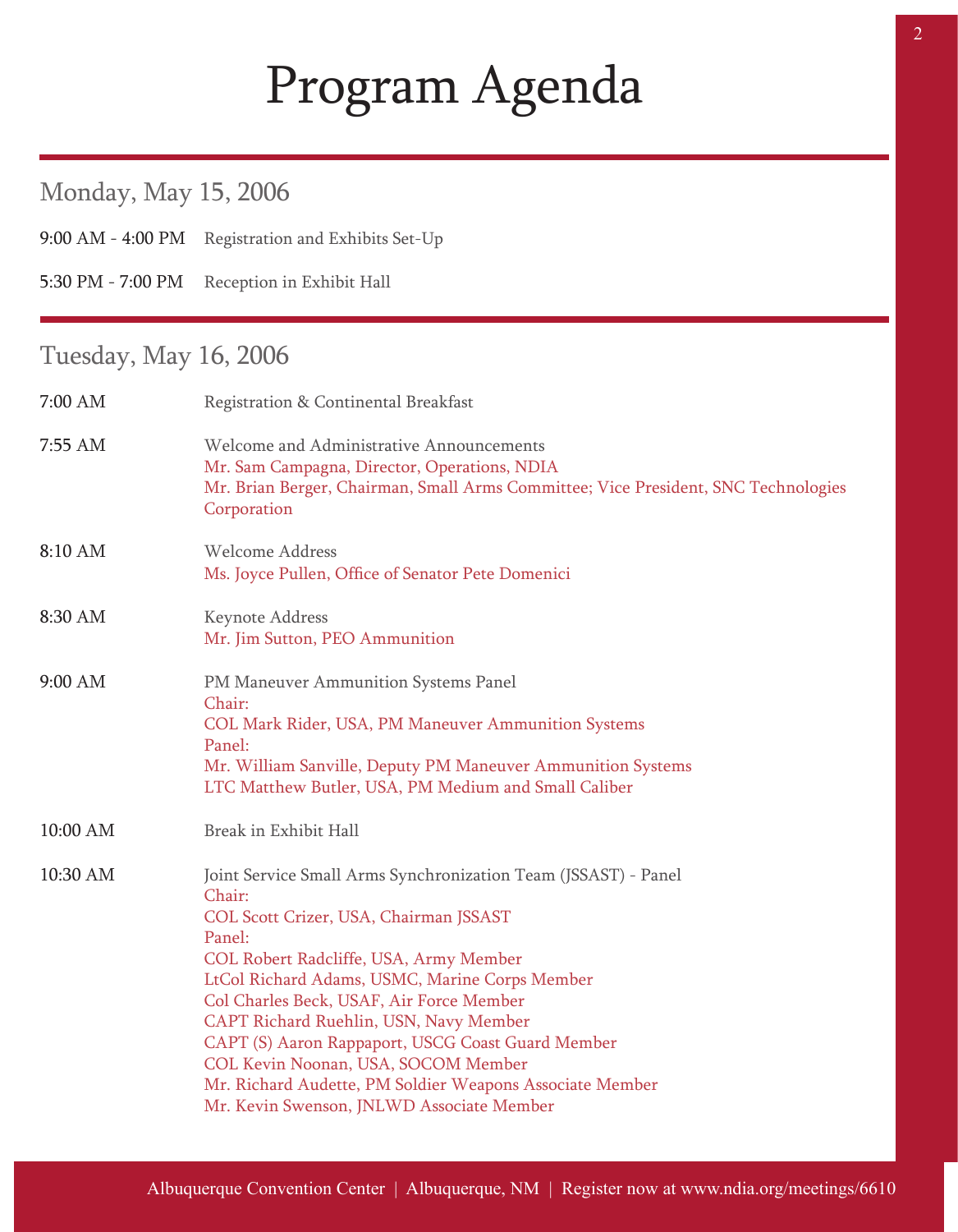12:00 PM - 1:30 PM Luncheon - Small Arms Section Awards, 2005 Chinn Award Recipient: Mr. Dick Swan Presented By: Mr. Angelo Mancini Hathcock Award Recipient: Maj Allen Boothby, USMC Presented By: Col Michael Mulligan, USMC; LtCol Richard Adams, USMC

#### Session I - Ammunition Session Chair - Mr. Ralph Mazeski, US Army ARDEC, Picatinny Arsenal, NJ

| 1:30 PM   | 5.56mm Reduced Ricochet Limited Penetration (RRLP) cartridge<br>Mr. Sung Y. Kim, NSWC Crane, IN                                    |
|-----------|------------------------------------------------------------------------------------------------------------------------------------|
| 1:50 PM   | Small Arms Ammunition Operational Temperature Stability Test and Evaluation<br>Mr. Charles T. Marsh, NSWC Crane, IN                |
| $2:10$ PM | Development of Non-Toxic Ammunition in Scandinavia<br>Mr. Thomas Mauritzson, NAMMO                                                 |
| 2:30 PM   | Advanced BALL POWDER® Propellant Technology for Enhanced Lethality and<br>Green Ammunition<br>Mr. Steve Faintich, St. Marks Powder |
| $2:50$ PM | Break In Exhibit Hall                                                                                                              |

#### Session II - JSSAP Session Session Chair - Mr. Joel Goldman, Chief, JSSAP Office, US Army ARDEC

| 3:20 PM | Joint Small Arms Capability Assessment Analytical Procedure<br>Mr. John Edwards, US Army ARDEC-JSSAP      |
|---------|-----------------------------------------------------------------------------------------------------------|
| 3:50 PM | Lightweight Small Arms Technologies (LSAT) Program Update<br>Ms. Korene Spiegel, US Army ARDEC-JSSAP      |
| 4:30 PM | Design and Development of a 7.62mm Limited Range Coast Guard Round<br>Mr. Chad H. Sensenig, US Army ARDEC |
| 4:50 PM | Anti-Materiel Sniper Rifle Congressional Program<br>Mr. Neil E. Lee, US Army ARDEC                        |
| 5:10 PM | Plasma Transfer Arc Fabrication of Enhanced Performance Barrels<br>Mr. Kris C. Christou, MER Corporation  |
| 5:30 PM | Reception in Exhibit Hall                                                                                 |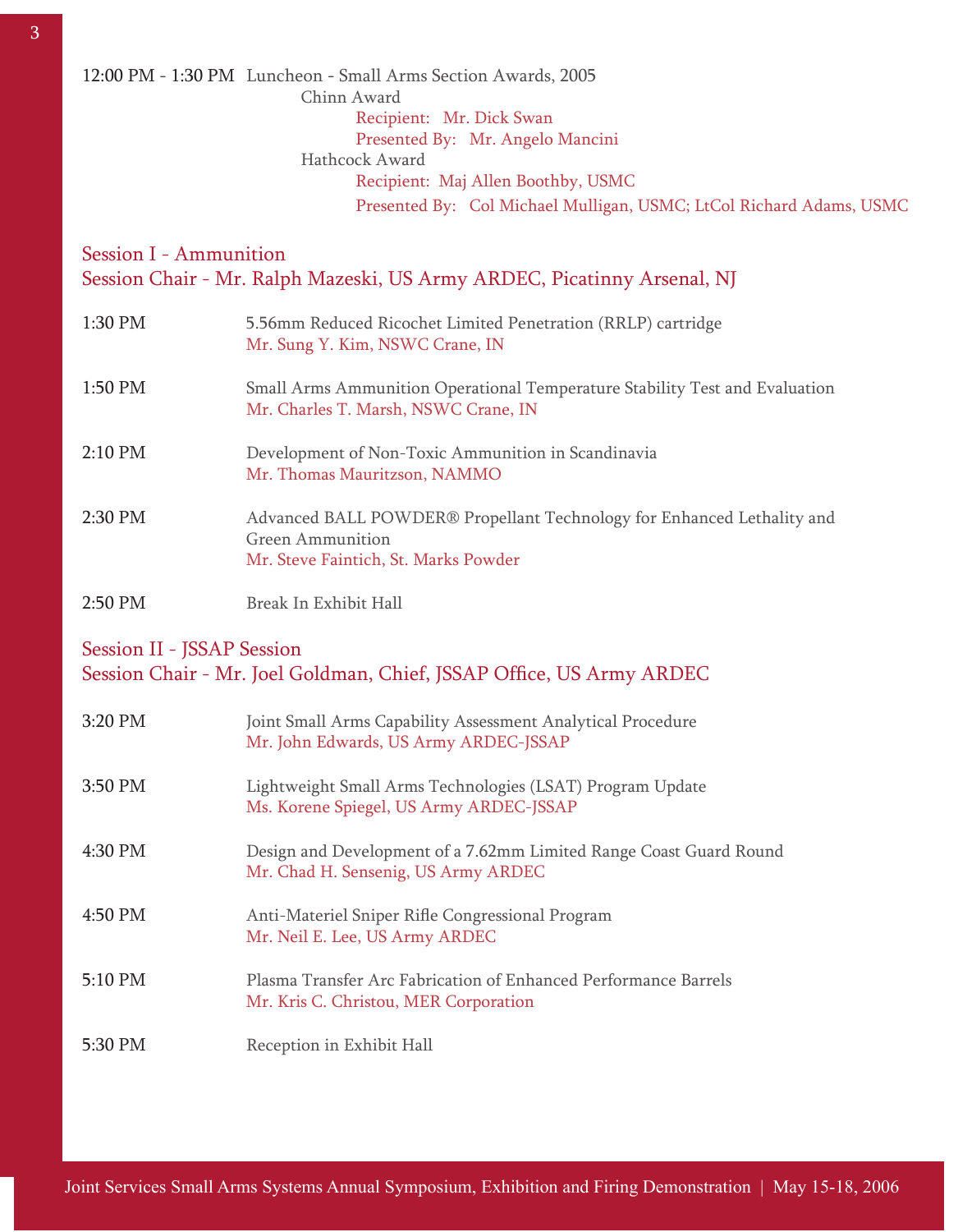### Wednesday, May 17, 2006

| $\frac{1}{2}$ |                                                                                                                                                                                                                                                                                                                                                                    |
|---------------|--------------------------------------------------------------------------------------------------------------------------------------------------------------------------------------------------------------------------------------------------------------------------------------------------------------------------------------------------------------------|
| 7:00 AM       | Registration & Continental Breakfast                                                                                                                                                                                                                                                                                                                               |
| 7:45 AM       | <b>Administrative Announcements</b>                                                                                                                                                                                                                                                                                                                                |
| 7:50 AM       | <b>NDIA Armaments Division Status Overview</b><br>Mr. Dave Broden, Broden Resource Solutions, LLC                                                                                                                                                                                                                                                                  |
| 8:00 AM       | The Marine Corps in the Global War on Terrorism<br>Lt Col Joseph A. L'Etoile, USMC, Commanding<br>Officer, 2nd Bn, 7th Marines                                                                                                                                                                                                                                     |
| 8:30 AM       | Soldier Weapons - Panel<br>Chair:<br>COL Carl Lipsit, USA, PM Soldier Weapons<br>Panel:<br>Mr. Richard Audette, PM Soldier Weapons<br>LTC Timothy Chyma, USA, PM Individual Weapons<br>Mr. Pete Errante, PM Crew Served Weapons                                                                                                                                    |
| 9:30 AM       | The National Small Arms Center<br>Mr. Frank Puzycki, ARDEC-JSSAP<br>Mr. Gary Sniezak, FN Manufacuring                                                                                                                                                                                                                                                              |
| 10:00 AM      | Break in Exhibit Hall                                                                                                                                                                                                                                                                                                                                              |
|               | Session III - SOPMOD/SOF Weapons and Equipment<br>Session Chair - Mr. Charles Buxton, Naval Surface Warfare Center (NSWC) Crane, IN                                                                                                                                                                                                                                |
| 10:30 AM      | <b>SOPMOD Program Review</b><br>Mr. Gus Taylor, NSWC Crane, IN<br>Mr. Barry Gatewood, NSWC Crane, IN<br>Mr. Michael H. Jones, NSWC Crane, IN<br>Mr. Richard Tousignant, NSWC Crane, IN<br>Mr. Brian Kaneen, NSWC Crane, IN                                                                                                                                         |
| 11:30 AM      | SOPMOD – SOF Weapons Survey Report<br>Mr. Michael D. Iovino, The Wexford Group International                                                                                                                                                                                                                                                                       |
| 11:50 AM      | Luncheon<br>"The First Three Hundred Years of Small Arms $(1326 - 1626)$ "<br>Dr. Stephen C. Small, JSSAP/ARDEC<br>Professional Service Awards<br>Recipient: LtCol Richard Adams, USMC<br>Presented by: Col Michael Mulligan, USMC<br>Recipient: Mr. Dave Broden<br>Presented by: Mr. Brian Berger<br>Recipient: Dr. Steve Small<br>Presented by: Mr. Brian Berger |
|               | Recipient: Mr. Marvin Maule                                                                                                                                                                                                                                                                                                                                        |



Presented by: Mr. Brian Berger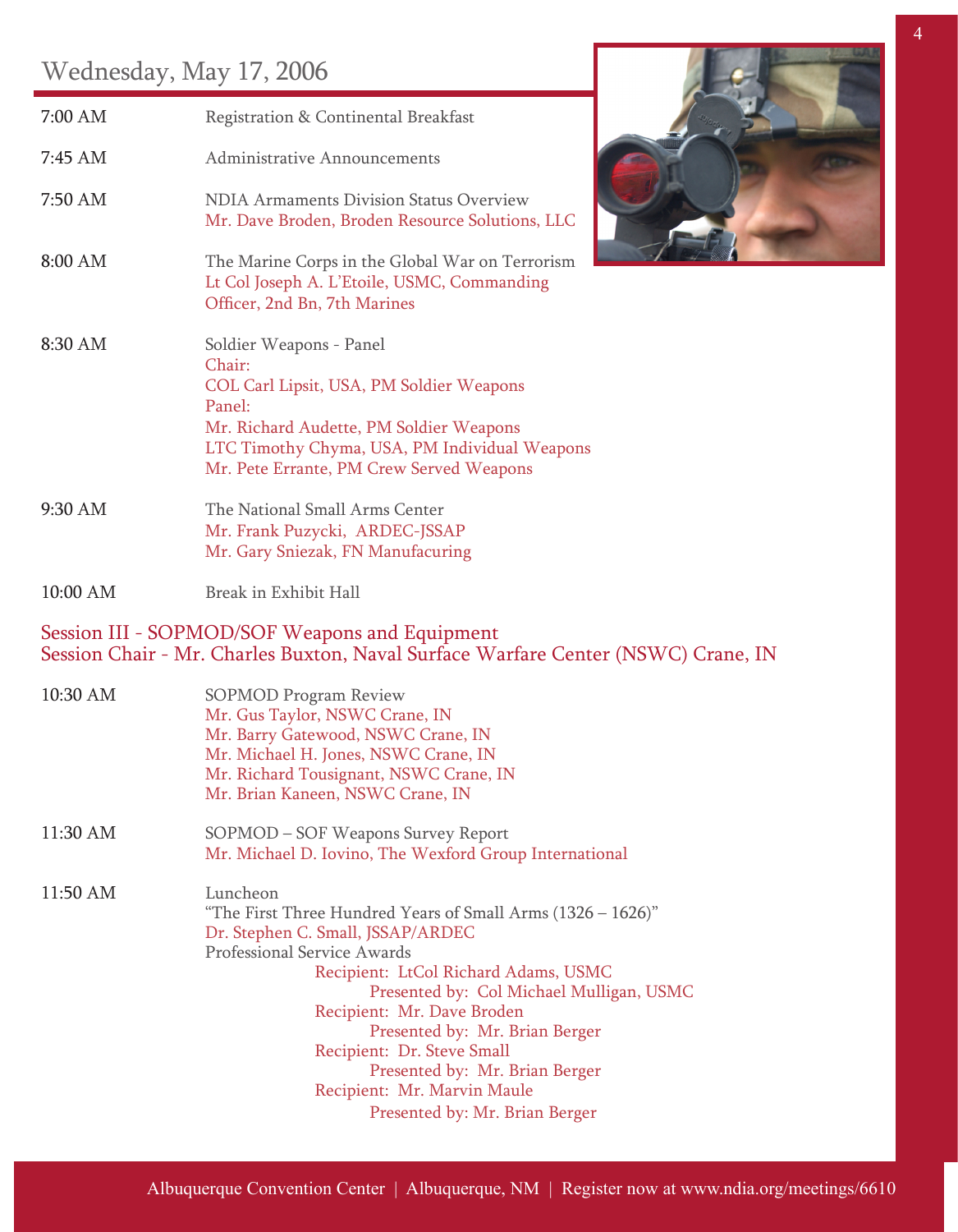#### Session IV - International Programs Session Chair - Mr. Vern Shisler, JSSAP/ARDEC

| $1:10$ PM | Small Arms in NATO Transformation<br>Mr. Vernon E. Shisler, JSSAP/ARDEC                 |
|-----------|-----------------------------------------------------------------------------------------|
| 1:30 PM   | NATO Small Arms Weapons Research & Technology Study<br>Mr. Mark Richter, USMC, Quantico |

#### SESSION V - Modeling and Simulation Session Chair - Ms. Liliana McShea, US Army ARDEC, Picatinny Arsenal

| 1:50 PM | <b>Gelatin Impact Modeling</b><br>Mr. Mark Minisi, US Army ARDEC                                                                               |
|---------|------------------------------------------------------------------------------------------------------------------------------------------------|
| 2:10 PM | Virtual Wind Tunnel Experiments for Small Caliber Ammunition Aerodynamic<br>Characterization<br>Dr. Paul Weinacht, US Army Research Laboratory |
| 2:30 PM | Special Weapon Observation Remote Reconnaissance Direct Action System (SWORDS)<br>Mr. Michael A. Zecca, US Army ARDEC                          |
| 2:50 PM | Anti-Sniper Infrared Targeting System<br>Dr. Daniel L. Lau, University of Kentucky                                                             |
| 3:10 PM | Break in Exhibit Hall (Last chance to view exhibits)                                                                                           |
| 3:40 PM | Experimental Characterization and Modeling of 5.56mm Ammunition<br>Mr. Anthony W. Williams, US Army Research Laboratory                        |
| 4:00 PM | Effects of Small Caliber Munitions through Intermediate Barriers<br>Mr. Chris Gandy, RDECOM-ARDEC                                              |
|         | SESSION VI - WEAPON-RELATED ANCILLARY EQUIPMENT<br>Session Chair - Mr. Gary Sniezak, FN Manufacturing                                          |
| 4:20 PM | <b>UID Requirements</b><br>Mr. William E. Boyle, US Army ARDEC                                                                                 |
| 4:40 PM | Suppressors, Evolving to an Integrated Unit<br>Ms. Sophia Tassy, US Army ARDEC                                                                 |
| 5:00 PM | M107.50 Caliber Sound Suppressor<br>Mr. Joshua Semick, US Army ARDEC                                                                           |
| 5:20 PM | Analysis of Ruptured Case in M249 using ANSYS/LS-DYNA<br>Mr. Clinton Fischer, US Army ARDEC                                                    |

6:00 PM Cooking Demonstration and Dinner (Hyatt Regency Albuquerque)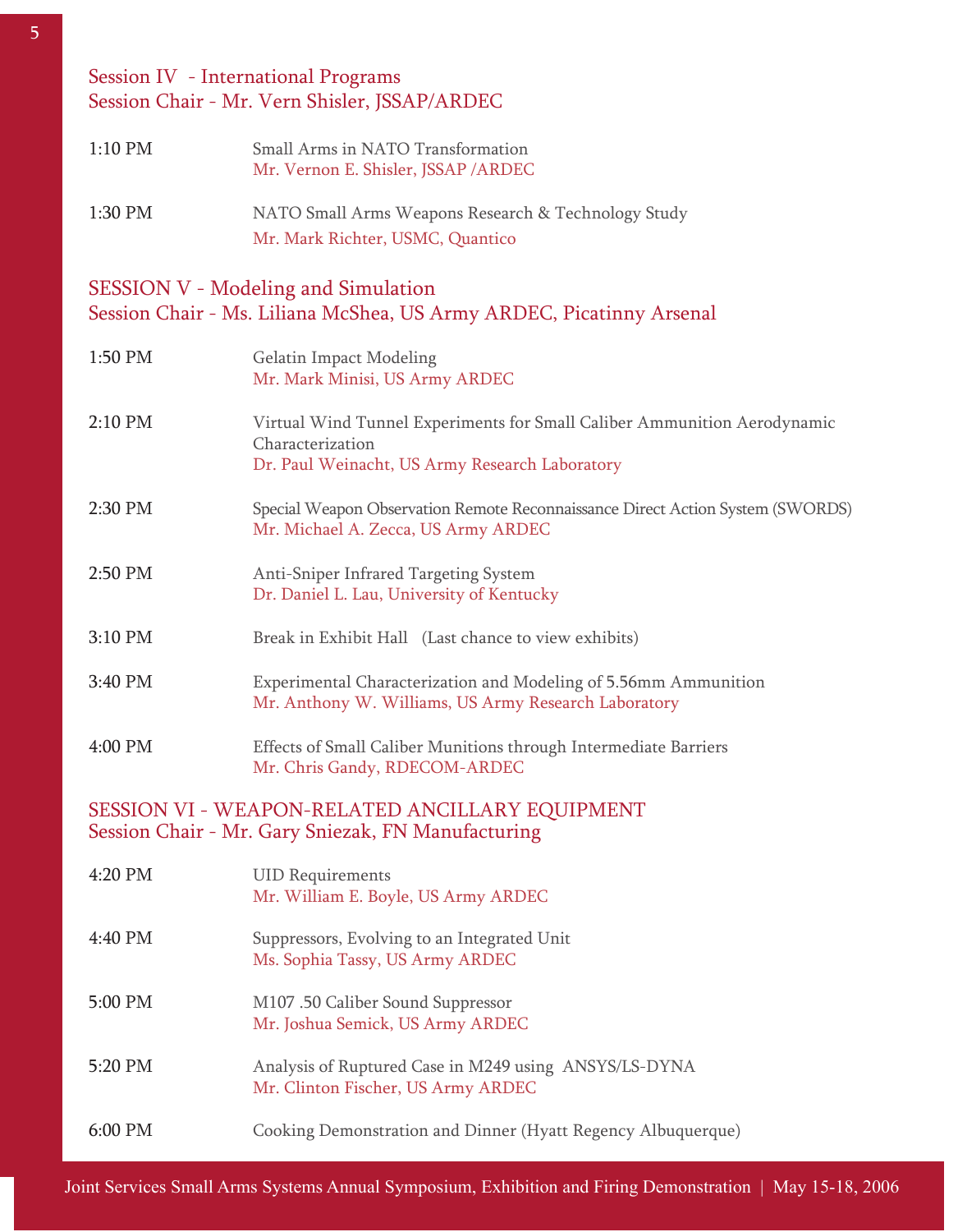### Thursday, May 18, 2005

| 7:00 AM                                   | Registration & Continental Breakfast                                                                              |
|-------------------------------------------|-------------------------------------------------------------------------------------------------------------------|
| 7:50 AM                                   | <b>Administrative Announcements</b>                                                                               |
| <b>SESSION VII - Individual Weapons</b>   | Session Chair - Mr. George Kontis, Knight's Armament Company                                                      |
| 8:00 AM                                   | The Swedish AK 5 Rifle Upgrade Program<br>Mr. Per G. Arvidsson, FMV (Swedish Defence Materiel Administration)     |
| 8:20 AM                                   | 5.56mm 30 Round Magazine Improvement Program<br>Mr. Adam L. Foltz, US Army ARDEC                                  |
| 8:40 AM                                   | SOF Combat Assault Rifle<br>Mr. Troy L. Smith, NSWC Crane                                                         |
| 9:00 AM                                   | Sermon on the Mount!<br>Mr. Dick E. Swan, Atlantic Research Marketing Systems, Inc. (A.R.M.S.)                    |
| 9:20 AM                                   | <b>Break</b>                                                                                                      |
| <b>Session VIII - Crew Served Systems</b> | Session Chair - Mr. Troy Smith, NSWC, Crane                                                                       |
| 9:50 AM                                   | Advanced Lightweight Grenade Launcher (ALGL) Overview<br>Mr. Dennis Lambrecht, NSWC Crane                         |
| 10:10 AM                                  | ARDEC Rapid Design Projects for Field Support<br>Mr. Michael Narus, US Army ARDEC                                 |
| 10:30 AM                                  | XM307 Integration<br>Mr. Robert Cavoretto, ACSW, GDATP                                                            |
| 10:50 AM                                  | <b>Closing Remarks</b><br>Adjourn to Buses for Lunch & Firing Demonstration                                       |
| 12:00 PM                                  | Lunch at firing range                                                                                             |
|                                           | <b>SESSION IX - DOE and Contractor Firing Demonstration</b><br>Mr. Sal Fanelli, Session Chair, USMC, Quantico, VA |
| 1:00 PM                                   | <b>Firing Demonstration</b>                                                                                       |
| 4:00 PM                                   | <b>Buses return to Convention Center</b>                                                                          |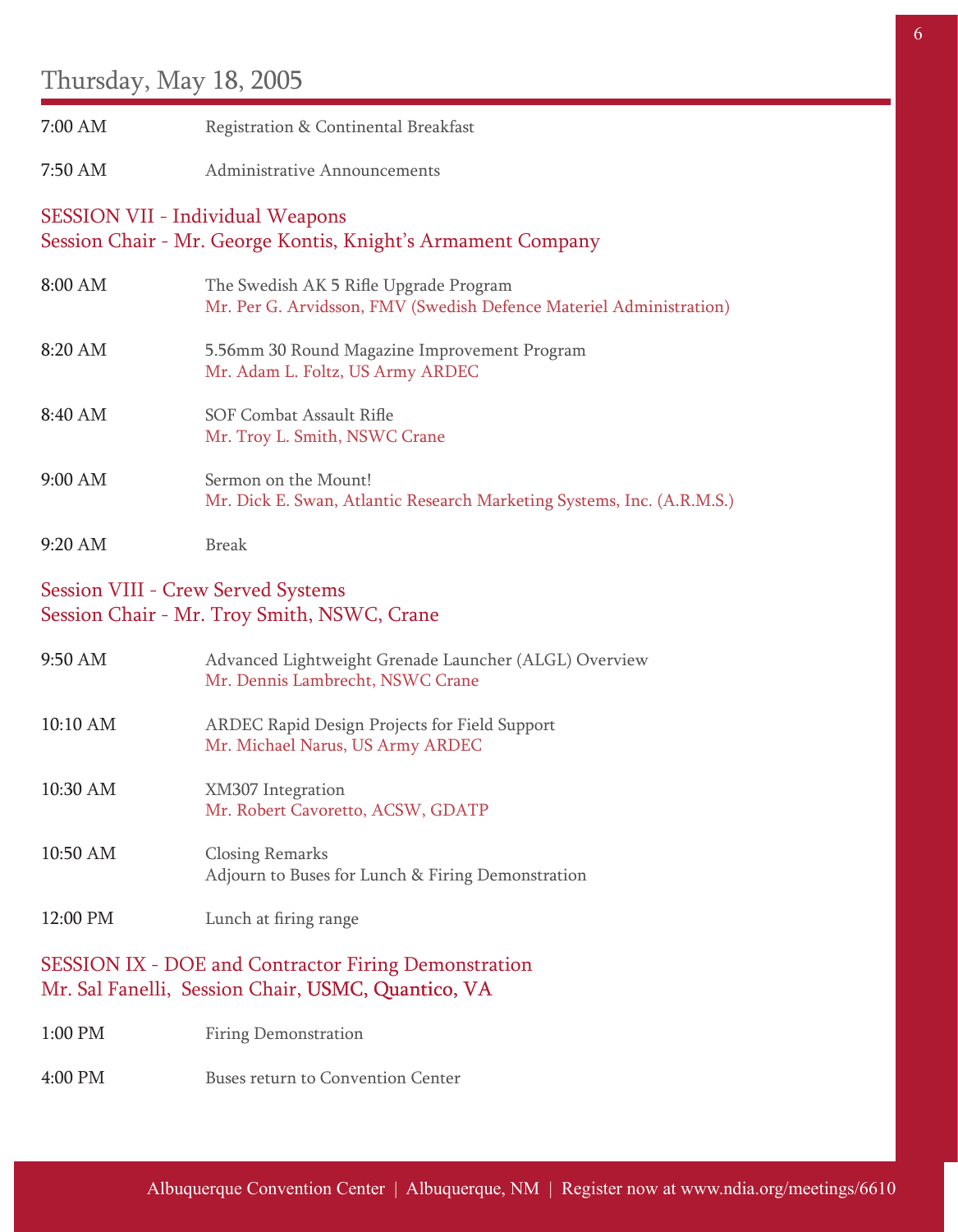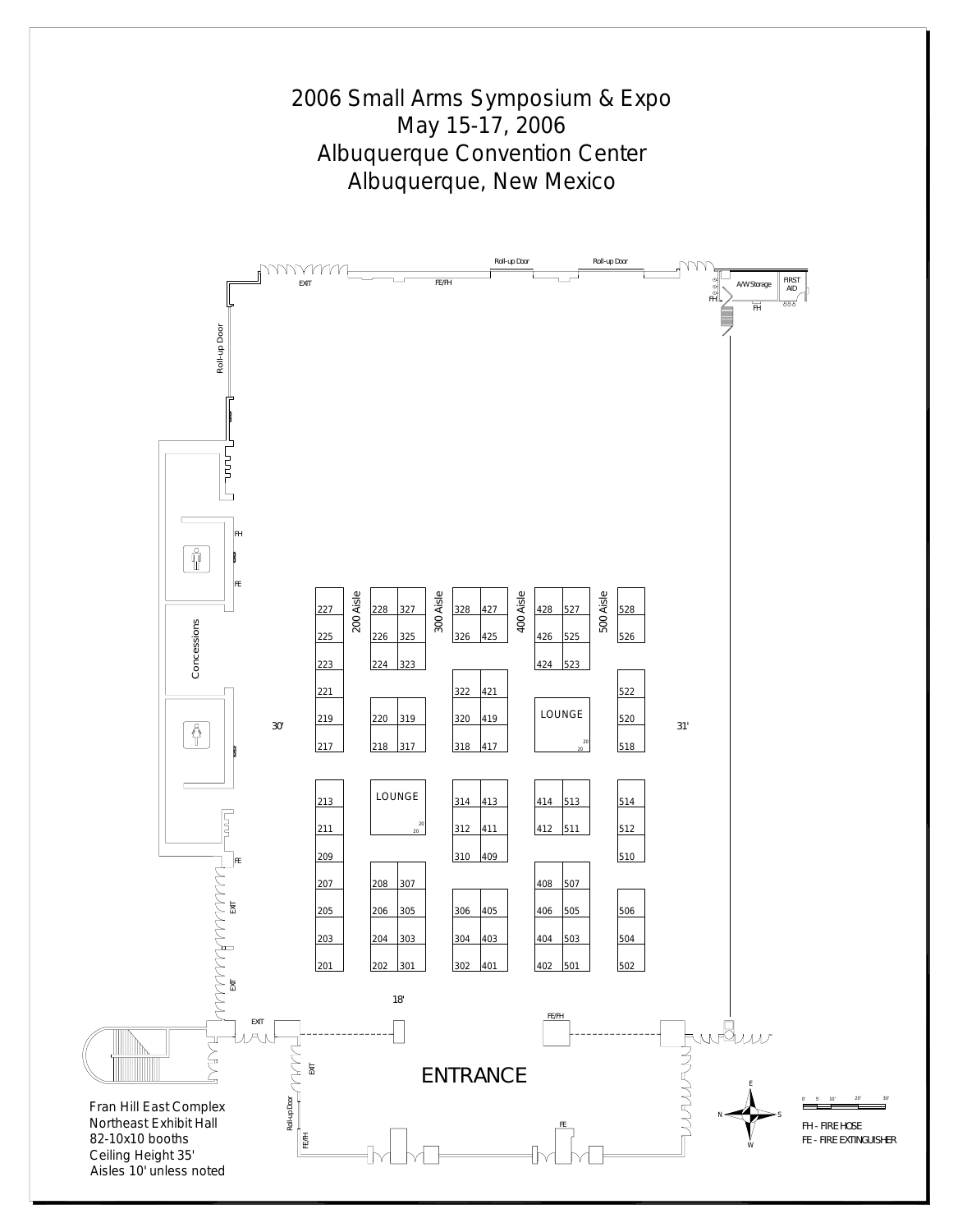# Exhibitors-Company Name

| <b>AAI</b> Corporation               | 302 |
|--------------------------------------|-----|
| Advanced Interactive Systems,        | 223 |
| Inc.                                 |     |
| Anniston Army Depot                  | 206 |
| ArmaLite                             | 408 |
| <b>Arrow Tech Associates</b>         | 525 |
| <b>ATK</b>                           | 402 |
| <b>Atlantic Research Marketing</b>   | 523 |
| <b>Systems</b>                       |     |
| B.E. Meyers & Co., Inc.              | 419 |
| <b>Barrett Firearms</b>              | 224 |
| <b>Beretta</b>                       | 414 |
| <b>Bulldog Equipment</b>             | 314 |
| Colt Defense, LLC                    | 501 |
| Combined Systems, Inc.               | 323 |
| Defense Munitions, LLC               | 326 |
| <b>ELCAN Optical Technologies</b>    | 208 |
| Enidine, Inc.                        | 220 |
| <b>Falcon Industries</b>             | 211 |
| FNH USA, Inc.                        | 306 |
| <b>GEMTECH</b>                       | 427 |
| <b>General Dynamics - ATP</b>        | 301 |
| <b>General Dynamics-OTS</b>          | 201 |
| GLOCK, Inc.                          | 411 |
| Heckler & Koch Defense, Inc.         | 505 |
| Horus Vision, LLC                    | 226 |
| <b>Ibis Tek</b>                      | 424 |
| Joint Service Small Arms             | 502 |
| Program                              |     |
| Knight's Armament Company            | 218 |
| <b>L&amp;R Manufacturing Company</b> | 328 |
| L-3 Communciations                   | 403 |
| LaRue Tactical                       | 317 |
| Laser Devices, Inc.                  | 312 |
| Leupold and Stevens                  | 221 |

| <b>Magpul Industries</b>             | 225 |
|--------------------------------------|-----|
| Corporation                          |     |
| Martin Electronics, Inc.             | 205 |
| MAST Technology, Inc.                | 213 |
| <b>Mcnett Corporation</b>            | 310 |
| <b>MER Corporation</b>               | 320 |
| MILKOR USA, Inc.                     | 304 |
| <b>National Technical Systems</b>    | 325 |
| Corporation                          |     |
| <b>Night Vision Systems</b>          | 217 |
| Olin Corporation                     | 417 |
| <b>Ontario Knife Company</b>         | 412 |
| Otis Products, Inc.                  | 318 |
| PM Soldier Weapons                   | 514 |
| Pyrotechnic Specialties Inc.         | 204 |
| Remington Arms Company               | 426 |
| <b>Reva Night Operations Systems</b> | 406 |
| <b>RUAG Ammotec</b>                  | 209 |
| <b>Savit Corporation</b>             | 511 |
| Simunition / SNC TEC                 | 409 |
| Smith & Wesson                       | 524 |
| Streamlight, Inc.                    | 522 |
| c/o JDF Associates                   |     |
| SureFire                             | 421 |
| TASER International, Inc.            | 513 |
| Taurus International Mfg., Inc.      | 322 |
| The Beta Company                     | 202 |
| Trijicon, Inc.                       | 319 |
| US Army Aberdeen Test Center         | 520 |
| <b>US Army ARDEC Picatinny</b>       | 510 |
| <b>US Army RDECOM - ARL</b>          | 506 |
| Vectronix, Inc.                      | 401 |
| Weibel                               | 207 |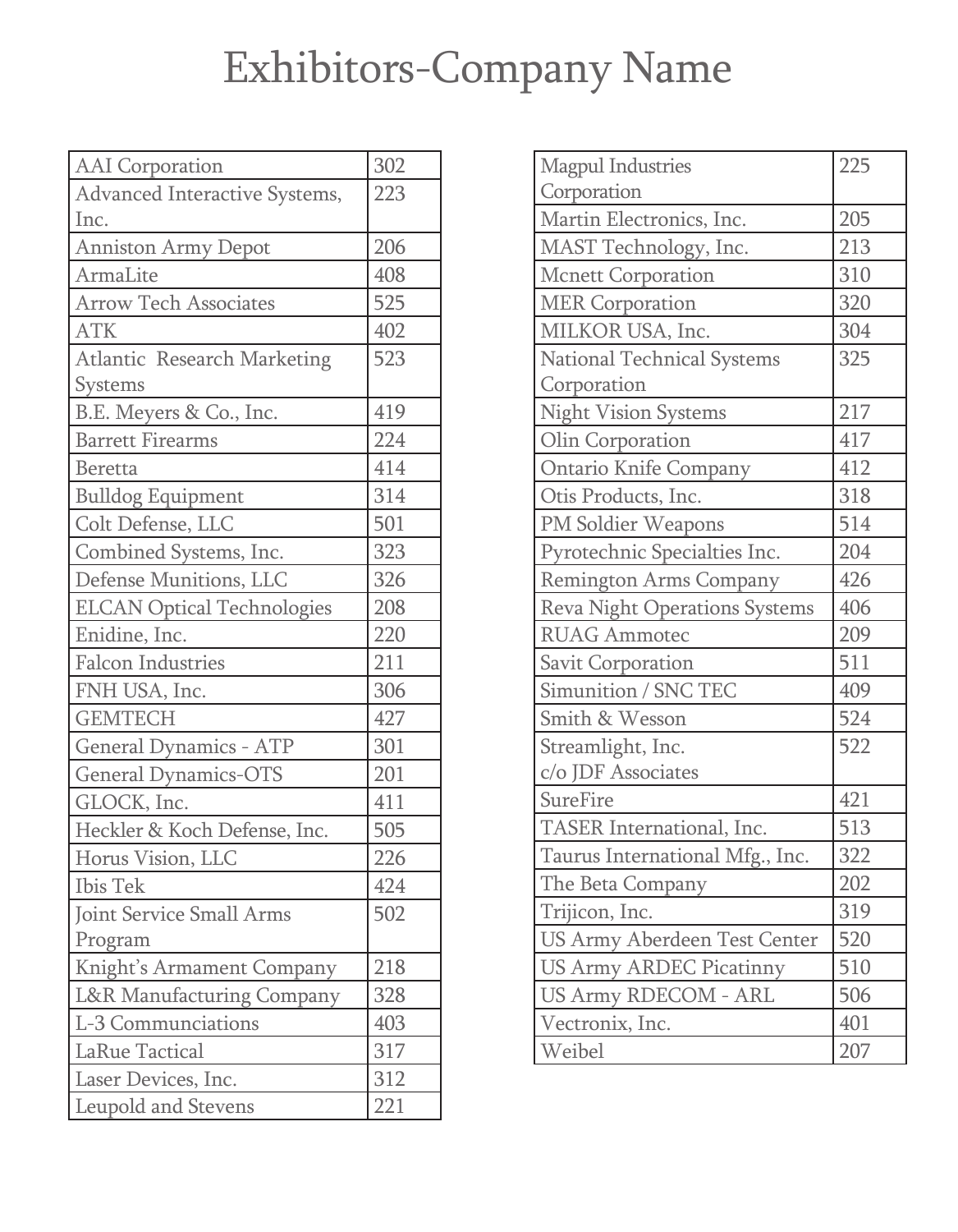## Exhibitors-Booth Number

| <b>General Dynamics-OTS</b>       | 201 |
|-----------------------------------|-----|
| The Beta Company                  | 202 |
| Pyrotechnic Specialties, Inc.     | 204 |
| Martin Electronics, Inc.          | 205 |
| <b>Anniston Army Depot</b>        | 206 |
| Weibel                            | 207 |
| <b>ELCAN Optical Technologies</b> | 208 |
| <b>RUAG Ammotec</b>               | 209 |
| <b>Falcon Industries</b>          | 211 |
| MAST Technology, Inc.             | 213 |
| <b>Night Vision Systems</b>       | 217 |
| Knight's Armament Company         | 218 |
| Enidine, Incorporated             | 220 |
| <b>Leupold and Stevens</b>        | 221 |
| Advanced Interactive Systems,     | 223 |
| Inc.                              |     |
| <b>Barrett Firearms</b>           | 224 |
| Magpul Industries Corp.           | 225 |
| Horus Vision, LLC                 | 226 |
| <b>General Dynamics - ATP</b>     | 301 |
| <b>AAI</b> Corporation            | 302 |
| MILKOR USA INC                    | 304 |
| FNH USA, Inc                      | 306 |
| <b>Mcnett Corporation</b>         | 310 |
| Laser Devices, Inc.               | 312 |
| <b>Bulldog Equipment</b>          | 314 |
| LaRue Tactical                    | 317 |
| Otis Products, Inc.               | 318 |
| Trijicon, Inc.                    | 319 |
| <b>MER Corporation</b>            | 320 |
| Taurus International Mfg., Inc.   | 322 |
| Combined Systems, Inc.            | 323 |
| <b>National Technical Systems</b> | 325 |
| Corp.                             |     |
| Defense Munitions, LLC            | 326 |
| L&R Manufacturing Company         | 328 |

| Vectronix, Inc.                      | 401 |
|--------------------------------------|-----|
| <b>ATK</b>                           | 402 |
| L-3 Communciations                   | 403 |
| <b>Reva Night Operations Systems</b> | 406 |
| ArmaLite                             | 408 |
| Simunition / SNC TEC                 | 409 |
| GLOCK, Inc.                          | 411 |
| <b>Ontario Knife Company</b>         | 412 |
| <b>Beretta</b>                       | 414 |
| Olin Corp.                           | 417 |
| B.E. Meyers & Co., Inc.              | 419 |
| <b>SureFire</b>                      | 421 |
| <b>Ibis Tek</b>                      | 424 |
| Remington Arms Company               | 426 |
| <b>GEMTECH</b>                       | 427 |
| Colt Defense, LLC                    | 501 |
| Joint Service Small Arms             | 502 |
| Program                              |     |
| Heckler & Koch Defense, Inc.         | 505 |
| <b>US Army RDECOM - ARL</b>          | 506 |
| <b>US Army ARDEC Picatinny</b>       | 510 |
| <b>Savit Corporation</b>             | 511 |
| TASER International, Inc.            | 513 |
| PM Soldier Weapons                   | 514 |
| US Army Aberdeen Test Center         | 520 |
| Streamlight, Inc.                    | 522 |
| c/o JDF Associates                   |     |
| <b>Atlantic Research Marketing</b>   | 523 |
| Systems                              |     |
| Smith & Wesson                       | 524 |
| <b>Arrow Tech Associates</b>         | 525 |